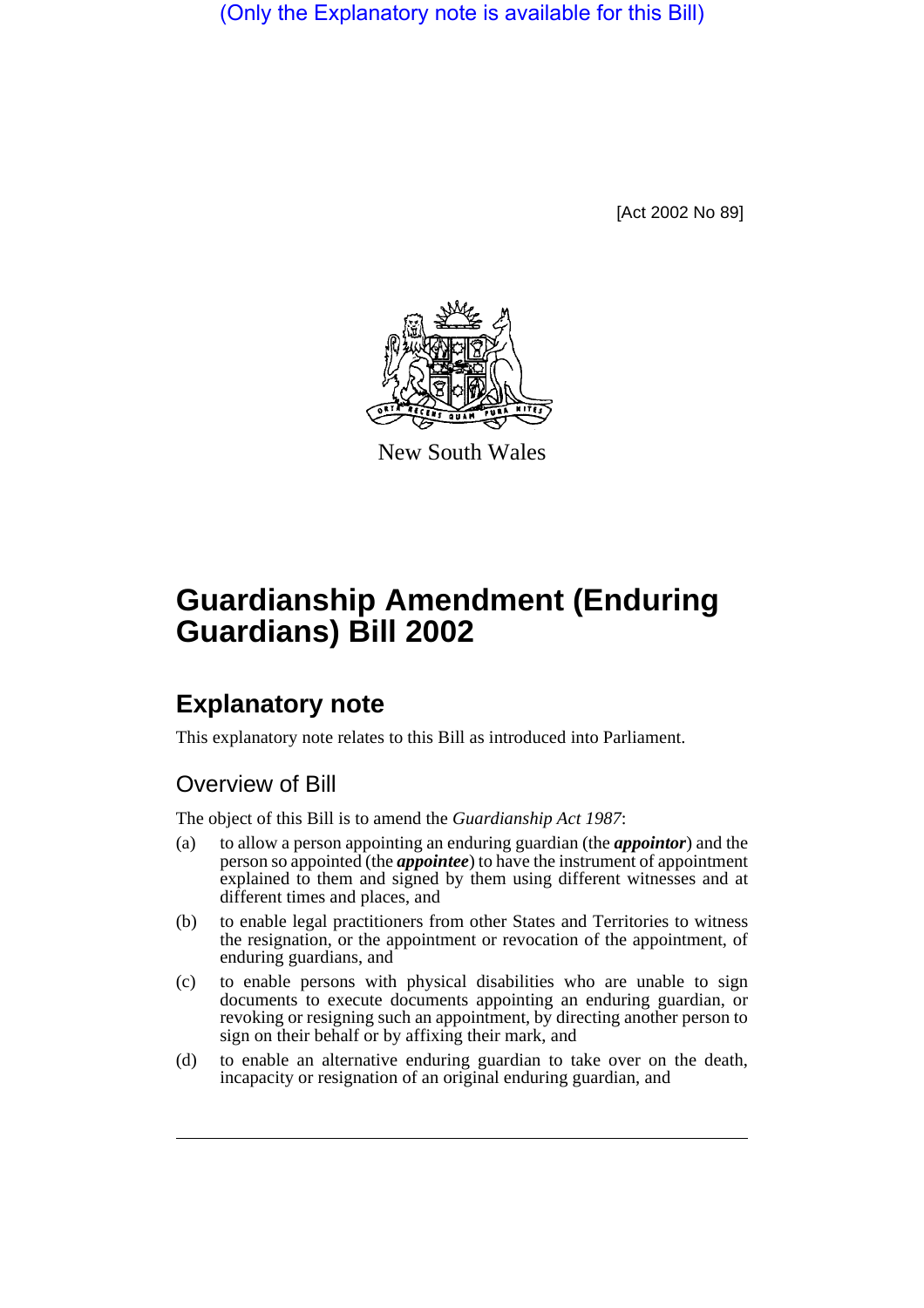Explanatory note

- (e) to enable an appointor to appoint enduring guardians to act either jointly or severally (or both) when making decisions on behalf of the appointor, and
- (f) to enable an enduring guardian to resign his or her appointment, and
- $(g)$  to permit the continuation of the appointment of a joint enduring guardian after the death, incapacity or resignation of another joint enduring guardian, and
- (h) to enable an appointor to specify in the document making the appointment that the death, incapacity or resignation of a joint enduring guardian does not terminate the authority of any other joint enduring guardian that the appointor appoints, and
- (i) to enable the Guardianship Tribunal to appoint a new enduring guardian where an existing enduring guardian has died, become incapacitated or wishes to resign, and
- (j) to enable the Guardianship Tribunal to validate an otherwise invalid or incomplete appointment of an enduring guardian, and
- (k) to provide for the recognition in New South Wales of the appointment of enduring guardians in other States and Territories, and
- (l) to provide for the revocation of the appointment of an enduring guardian if the appointor marries or remarries, and
- (m) to make additional classes of persons ineligible for appointment as enduring guardians, and
- (n) to ensure that an enduring guardian has access to relevant information to make informed decisions concerning the appointor.

The Bill also makes consequential amendments to the *Guardianship Regulation 2000*.

#### Outline of provisions

**Clause 1** sets out the name (also called the short title) of the proposed Act.

**Clause 2** provides for the commencement of the proposed Act on a day or days to be appointed by proclamation.

**Clause 3** is a formal provision that gives effect to the amendments to the *Guardianship Act 1987* set out in Schedule 1.

**Clause 4** is a formal provision that gives effect to the amendments to the *Guardianship Regulation 2000* set out in Schedule 2.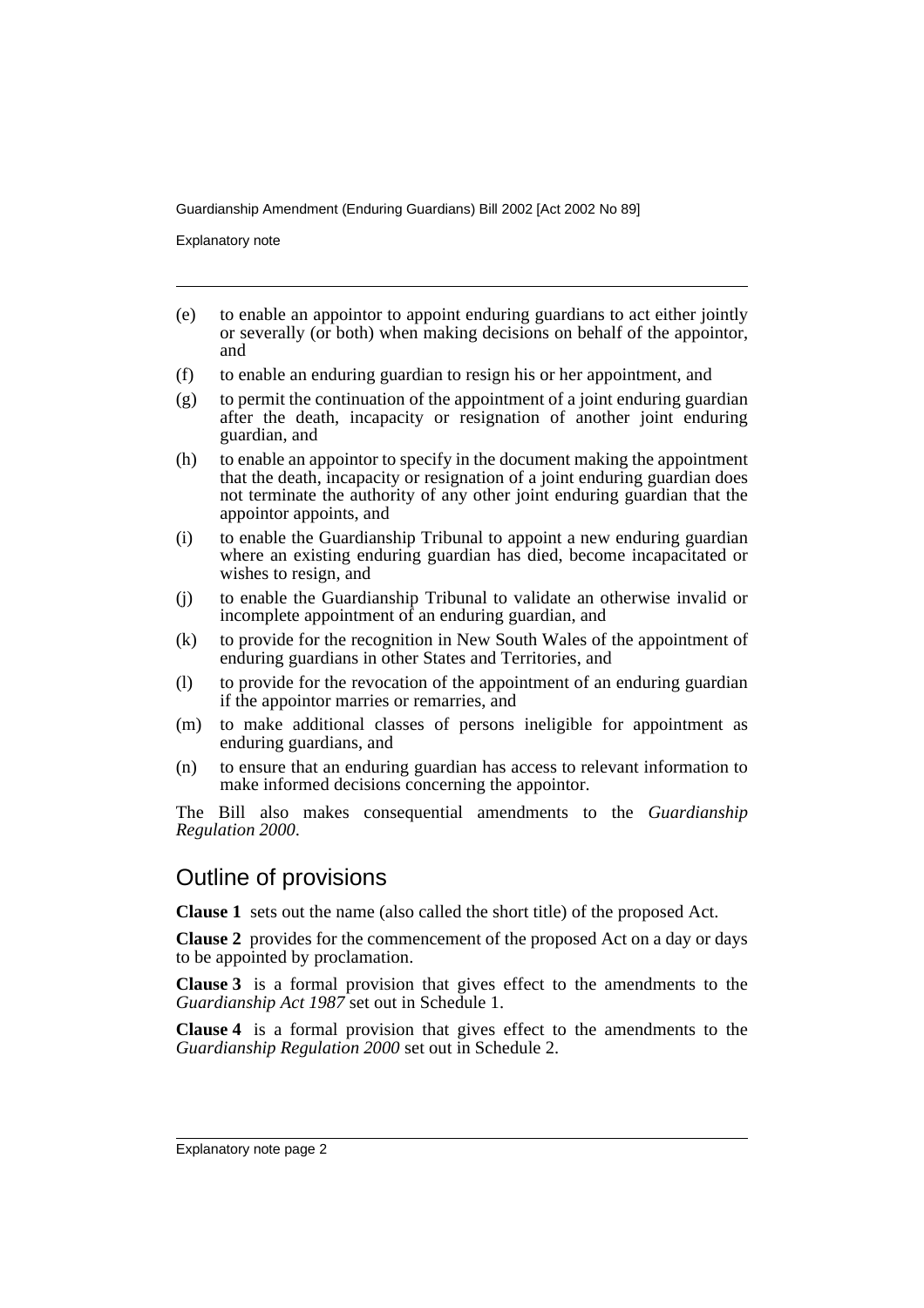Explanatory note

#### **Schedule 1 Amendment of Guardianship Act 1987**

**Schedule 1 [1]** amends section 5 of the Act to insert several new definitions for terms that are used in provisions to be inserted by the proposed Act.

**Schedule 1 [2]** amends section 6B of the Act to specify additional classes of persons who are ineligible to be appointed as enduring guardians.

Currently, section 6B provides that a person is not eligible to be appointed as an enduring guardian if he or she is, in a professional or administrative capacity, directly or indirectly responsible for, or involved in, the medical care or treatment of the person making the appointment (or if he or she is the spouse, parent, child, brother or sister of a person so responsible or involved).

Section 6B, as amended, will provide that a person will not be eligible to be appointed as an enduring guardian if:

- (a) the person is, in a professional or administrative capacity, directly or indirectly responsible for, or involved in, the provision of any of the following services for fee or reward to the person making the appointment:
	- (i) medical services (whether provided in a hospital, at home or otherwise),
	- (ii) accommodation,
	- (iii) any other services to support the person making the appointment in his or her activities of daily living, or
- (b) the person is the spouse, parent, child, brother or sister of a person so responsible or involved.

**Schedule 1 [3]** makes a consequential amendment to section 6B.

**Schedule 1 [4]** re-enacts section 6C of the Act.

Currently, section 6C specifies how an instrument must be framed and witnessed before it can operate to appoint a person as an enduring guardian.

Section 6C, as re-enacted, will have the following additional features:

- (a) Currently, the person making the appointment must sign the instrument. The re-enacted provision will enable the appointor to place his or her mark on the instrument or direct another person to sign on his or her behalf.
- (b) Currently, the execution of the instrument of appointment by both the appointor and appointee must be witnessed by the same witness. Also, that witness must be a legal practitioner, a Clerk of the Local Court or a person prescribed by the regulations. The re-enacted provision will enable the execution of the instrument by the appointor and appointee to be witnessed by different witnesses and at different times and places. The re-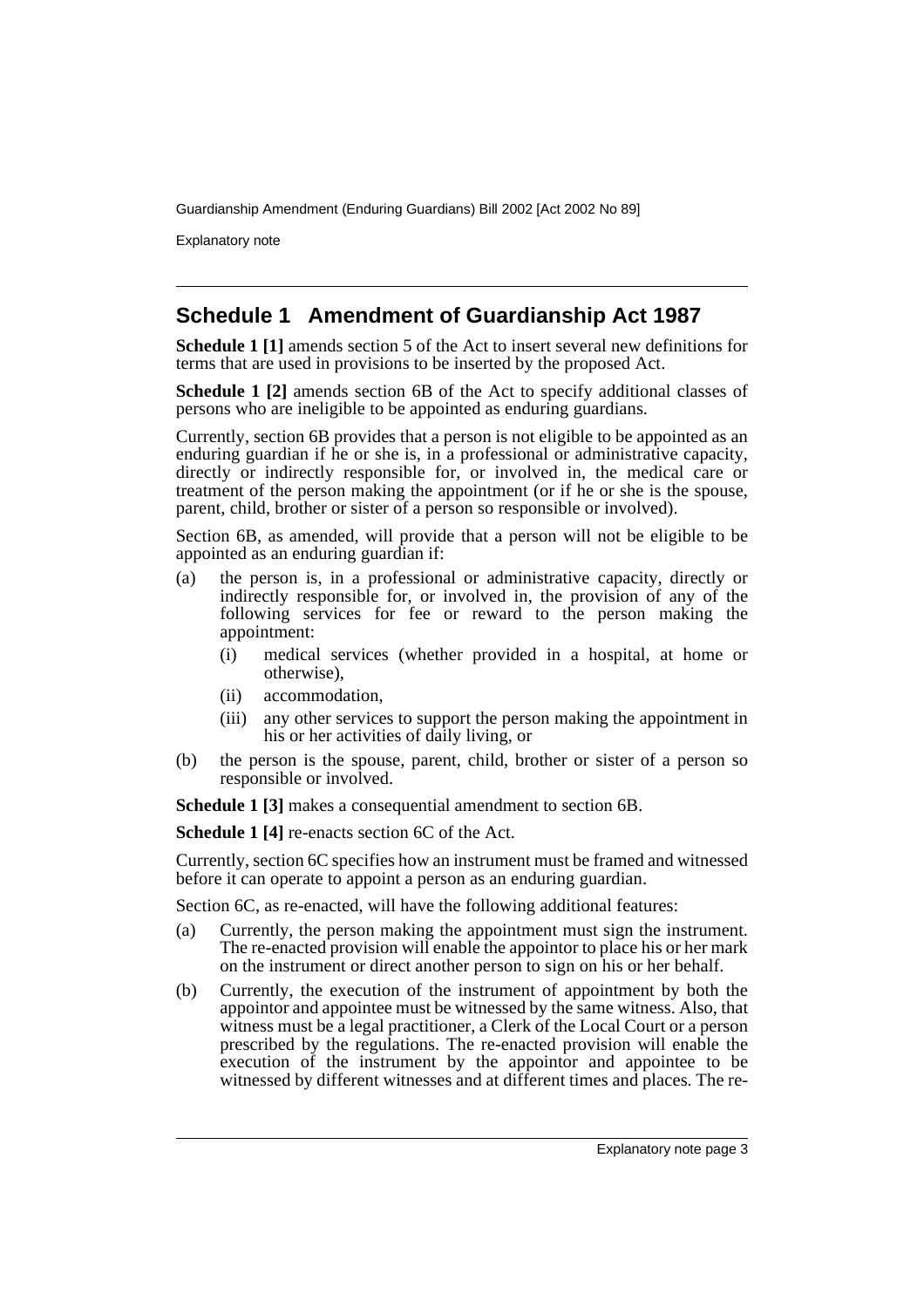Explanatory note

enacted provision also enables legal practitioners from other States and Territories to witness the execution of such instruments.

**Schedule 1 [5]** replaces section 6D of the Act (which deals with the appointment of 2 or more enduring guardians).

The new section will enable an appointor to appoint 2 or more enduring guardians to act jointly, severally or jointly and severally.

It will also provide that an instrument appointing 2 or more joint enduring guardians may provide that the death, resignation or incapacity of one or more of the appointees does not operate to terminate the appointment of any other appointee.

Finally, the new section will enable a person who was appointed by an instrument executed by an appointor as a joint enduring guardian to apply to the Guardianship Tribunal for an order confirming his or her appointment as an enduring guardian if each other appointee has died, resigned or become incapacitated.

**Schedule 1 [6]** inserts a new section 6DA in the Act to enable an instrument of appointment of an enduring guardian to appoint another person to be an alternative enduring guardian. An alternative enduring guardian will be able to take over the role of the original enduring guardian if he or she dies, resigns or becomes incapacitated. The appointment will not operate unless the alternative enduring guardian accepts the appointment.

**Schedule 1 [7]** amends section 6E of the Act to enable a person who has been appointed as an enduring guardian to have, for the purpose of exercising the guardian's functions, the same right of access to information about the appointor as the appointor has.

The amendments make it clear that nothing in the *Privacy and Personal Information Protection Act 1998* prevents a public sector agency (within the meaning of that Act) from disclosing information about an appointor to an appointee if the agency is satisfied that the disclosure of the information would assist the appointee to exercise his or her functions as an enduring guardian.

The amendments also provide that the operation of the *Health Records and Information Privacy Act 2002* is not affected in relation to the disclosure of health information about an appointor to an appointee.

Section 7 of the *Health Records and Information Privacy Act 2002* (when read with section 8 of that Act) provides that a guardian of an individual may do any act authorised, permitted or required by that Act on behalf of an individual who is incapable of doing that act. An individual is incapable of doing an act for the purposes of section 7 if the individual is incapable, by reason of age, injury, illness or physical or mental impairment, of understanding the general nature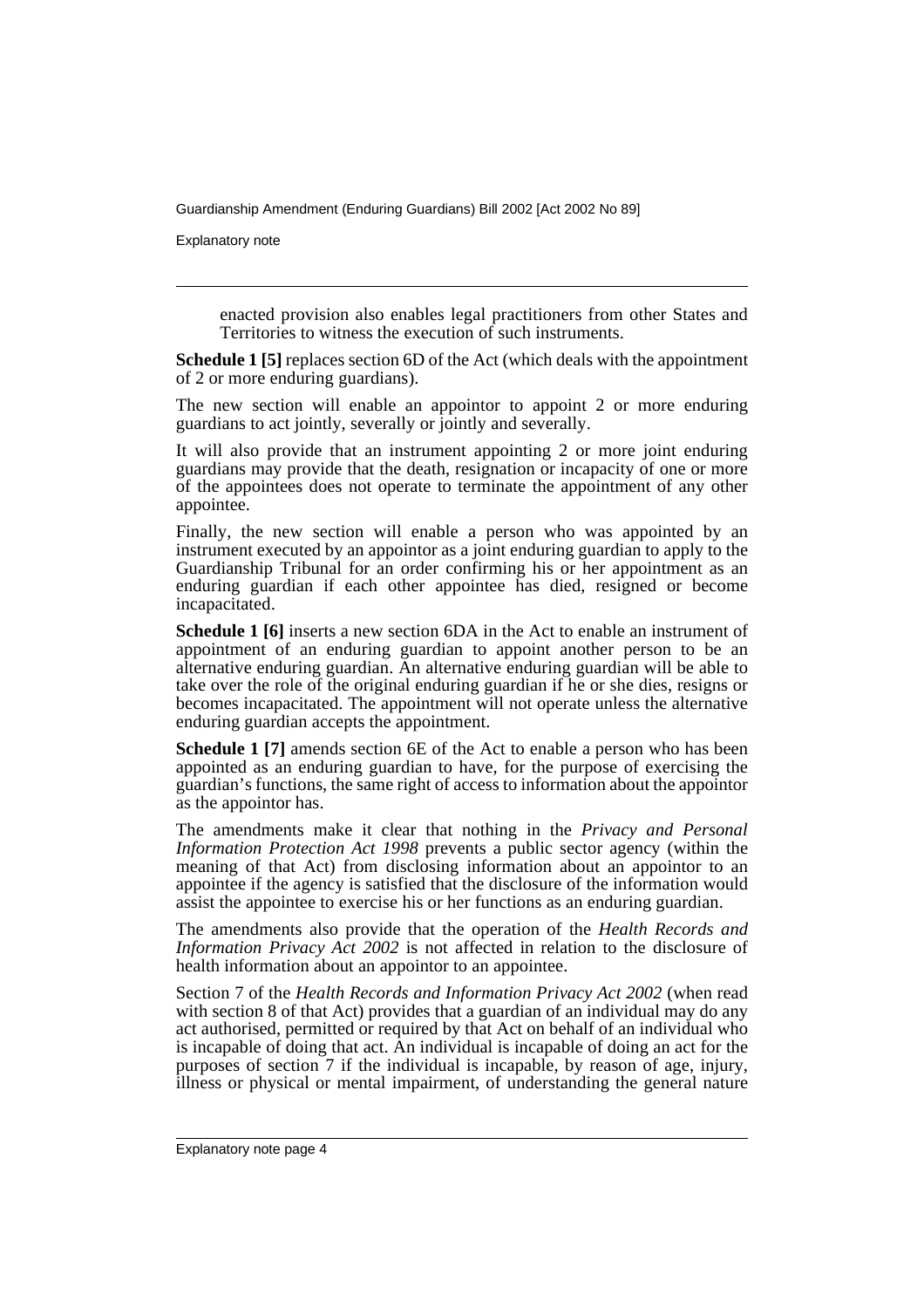Explanatory note

and effect of the act or communicating the individual's intentions with respect to the act. If the individual is capable of doing the act, then the guardian may not do the act on behalf of the individual unless expressly authorised to do so.

**Schedule 1 [8]** and **[9]** amend section 6H of the Act to enable an appointor to sign an instrument revoking the appointment of an enduring guardian by placing his or her mark on the instrument or directing another person to sign on his or her behalf. Currently, the appointor must sign any such instrument personally.

**Schedule 1 [10]** inserts new sections 6HA and 6HB in the Act.

Proposed section 6HA provides that the appointment of a person as an enduring guardian is revoked if the appointor marries or remarries a person (other than the appointee) after the date on which the person was appointed as an enduring guardian.

Proposed section 6HB enables a person appointed as an enduring guardian to resign his or her appointment.

**Schedule 1 [11]** amends section 6K of the Act to enable the Guardianship Tribunal to confirm the appointment (or purported appointment) of a person as an enduring guardian even if the appointment was not made in accordance with the formal requirements of the Act or the appointor became incapacitated after announcing his or her intention to make a formal appointment. However, the Tribunal will be able to confirm such an appointment (or purported appointment) only if it is satisfied that the confirmation of the appointment would reflect the appointment that the person purporting to make the appointment intended to make.

**Schedule 1 [12]** inserts a new section 6MA in the Act to enable the Guardianship Tribunal to appoint a person to replace an enduring guardian who has died, resigned or become incapacitated. The Tribunal will be able to make such an appointment only if:

- (a) the person is eligible to be appointed as an enduring guardian, and
- (b) the Tribunal is satisfied that:
	- (i) the appointor is in need of an enduring guardian, and
	- (ii) the person has a close personal relationship with the appointor, and
	- (iii) the person is capable of carrying out the functions of an enduring guardian.

**Schedule 1 [13]** inserts a new section 60 in the Act to provide for the recognition in New South Wales of the appointment of enduring guardians made in other States or Territories.